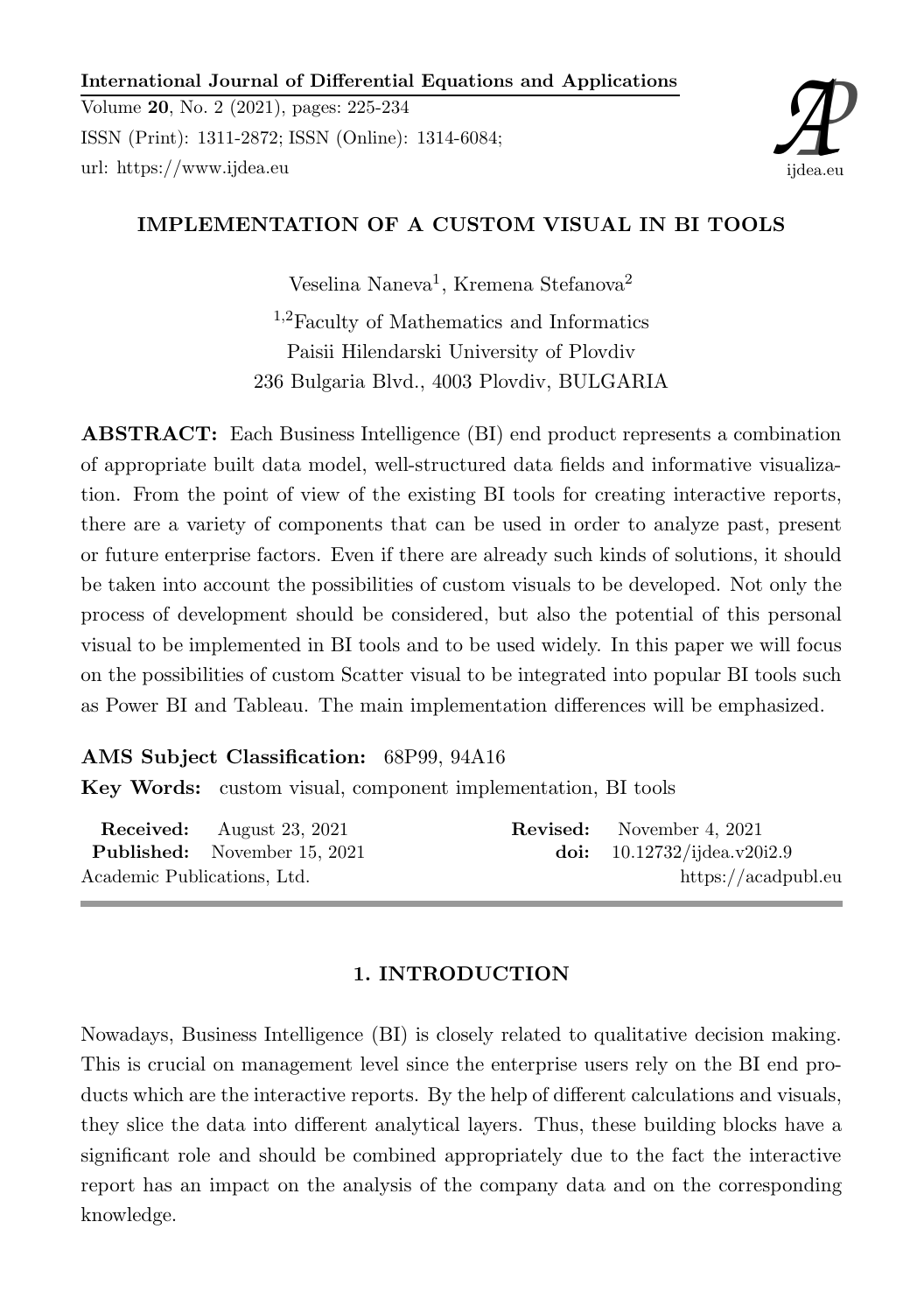The process of data visualization can be considered from two aspects – the data itself and the BI tools for its analyzation. After the information is prepared, the next step is to choose an appropriate BI software since each one has its own specifics, capabilities and collection of its own visuals. Two of the most commonly used BI products are Power BI and Tableau.

Power BI is a Microsoft solution for data transformation and visualization, which provides multiple software connectors and services [1]. The main logical components in this tool are pages with appropriate visualizations, data model and data fields. Visual elements interact with each other in order to filter information based on user selection. The tool supports a variety of data science program languages for custom visual development and implementation, respectively.

Tableau, in turn, is a data analyzation tool with a large number of services for local and cloud use. As it is considered in Vasundhara's paper, it connects users with a variety of data sources and enables them to create data visualizations by making visuals, dashboards, and stories through a simple drag and drop interface [2]. The concept of preparing a BI report in this tool corresponds to using different worksheets for each visualization. The end product of Tableau is a mixture of dashboards and worksheets with labels, called story. Adding a new custom visual is possible by the help of 3<sup>rd</sup> part services.

The major application of such BI products is to provide a deeper insight into the corresponding data to their users. This process is based on creating an interactive report that consists visual elements. However, sometimes the existing solutions are not appropriate to fulfill all the business requirements. Although each BI tool has various types of visuals, such as column charts, line charts, funnels, etc., it is possible that different visualization approach are required for the enterprise data. Even though there is a convenient one, sometimes the end user of the report cannot take knowledge of the data representation or can prefer further settings to be adjusted which are not possible. In such cases, a custom component should be built and implemented in the chosen BI tool.

Therefore, the main focus of this paper is to consider the implementation process of a custom visual in the mentioned BI tools. For this purpose, a demo Scatter chart will be created and we will use it to study the necessary steps that need to be taken into account for preparing the visual for its integration both in Power BI and Tableau.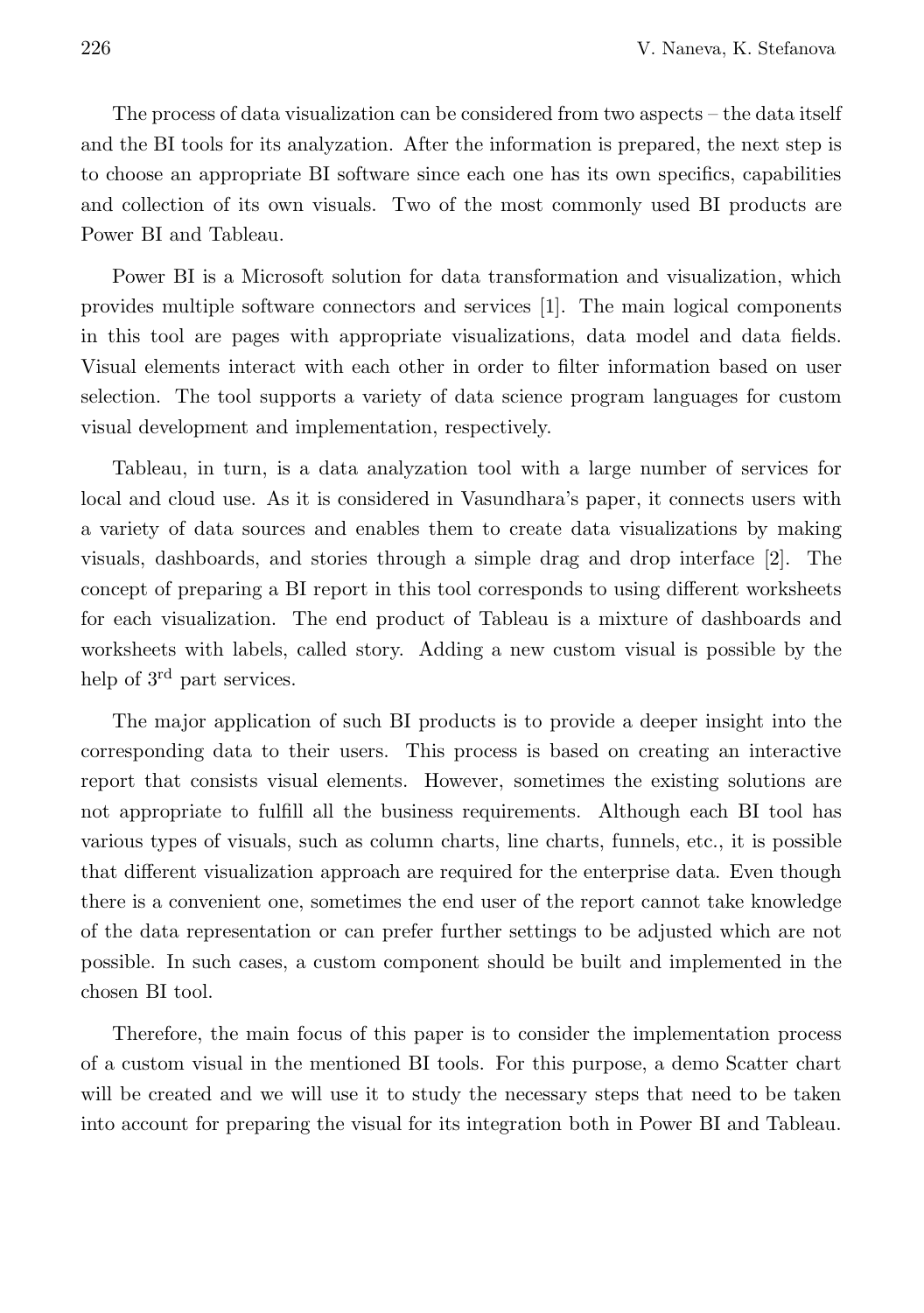### 2. VISUAL COMPONENTS IN BI TOOLS

There are three main segments related to visual communication in one sample BI tool, such as how the user interacts with a visual through Power BI or Tableau, how he/she associates with the visual directly and how certain visuals work with the tool. Regardless of the specific capabilities of the BI product, each visual component provides different formatting properties, data configurations and specifics, which need to be set in order quality data to be provided. From the point of view of the software, the components for data representation interact with the calculation and data itself, and updates the state of information based on event service triggers.

Surely, comparing both BI tools, we should consider the main visual components storage. If we look at Figure 1, the left side contains a screenshot from the "Show Me" section of Tableau that refers to all available visuals for the data included. The right side of the same figure represents the visualization pane in Power BI. The two key differences here could be found in the accessibility of the visual components. In Tableau, visuals can be accessed only if an appropriate data type is assigned, for example, two numeric values for the Scatter chart. As opposed, in Power BI we can use every visual from the pane no matter if the data field is not appropriate for it (regardless of the output).



Figure 1. Visual collections in Tableau and Power BI

With respect to the customization of the data visualization, we should take into account what type of development will be used for building personal components. Surely, there are plenty of programming languages for data science that could be involved with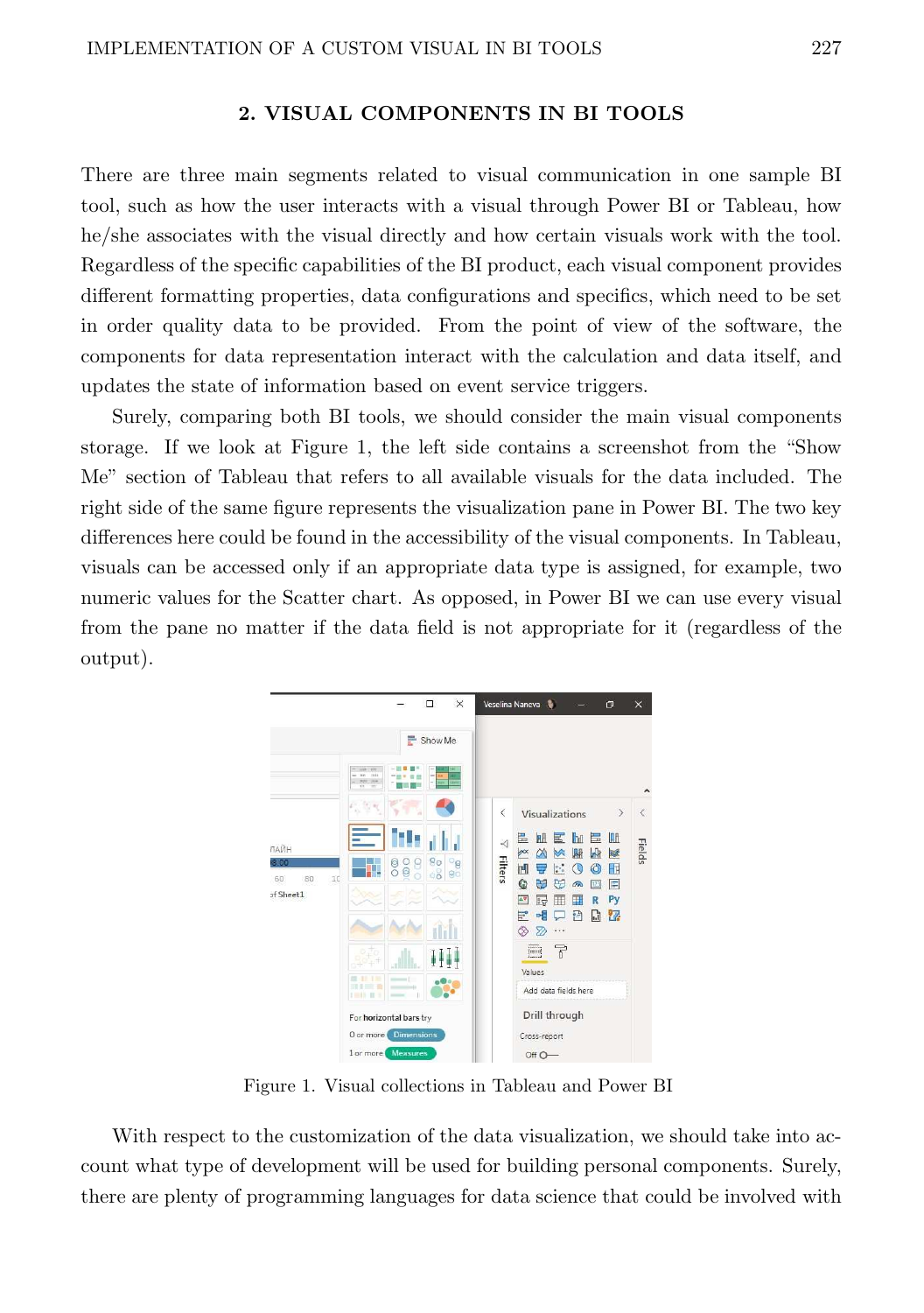the topic. However, we will emphasize especially on the programming with frameworks, which can be rendered simultaneously on the BI platform and on the browser, such as D3 framework. According to Lekha Nair paper, by the help of D3 arbitrary data can be bound to a Document Object Model (DOM) and hence data manipulations as well as data-driven transformations can be performed on the document [3]. Additionally, the technology supports all modern browsers including IE 9+, android and IOS, but certain features fail to display in older browsers.

### 3. DEVELOPMENT OF THE VISUAL

The process of the development of the visual starts with modeling the dataset. It could be a random array of numbers based on 2 dimensions, i.e. [a, b], where a is the first argument of the dataset, b is the second one. We need to specify the container and the set scale. As an example of discrete data visualization on the x-axis, for the Scatter plot we should use scaleLinear() method to interpolate domain and range across the axis.

As it could be seen from Code 1, the x-axis is aligned at the bottom of the drawn canvas. yScaleS is defined as a left based axis since we want to present the values of the dots from the beginning of the coordinate system [4, 10]. The scale and the labeling of each axis should be predefined. The last step in the process of building the basic visualization of scatter charts is to present the dots. We need to specify the horizontal and the vertical position of the circle and its radius.

```
1 g. append ("g")
2 . attr ("transform", "translate (0, " + height + "")")
3 . call (d3. axisBottom (xScaleN));
4 g. append ("g")
5 . call (d3. axisLeft (yScaleS));
```
Code 1. Adding axis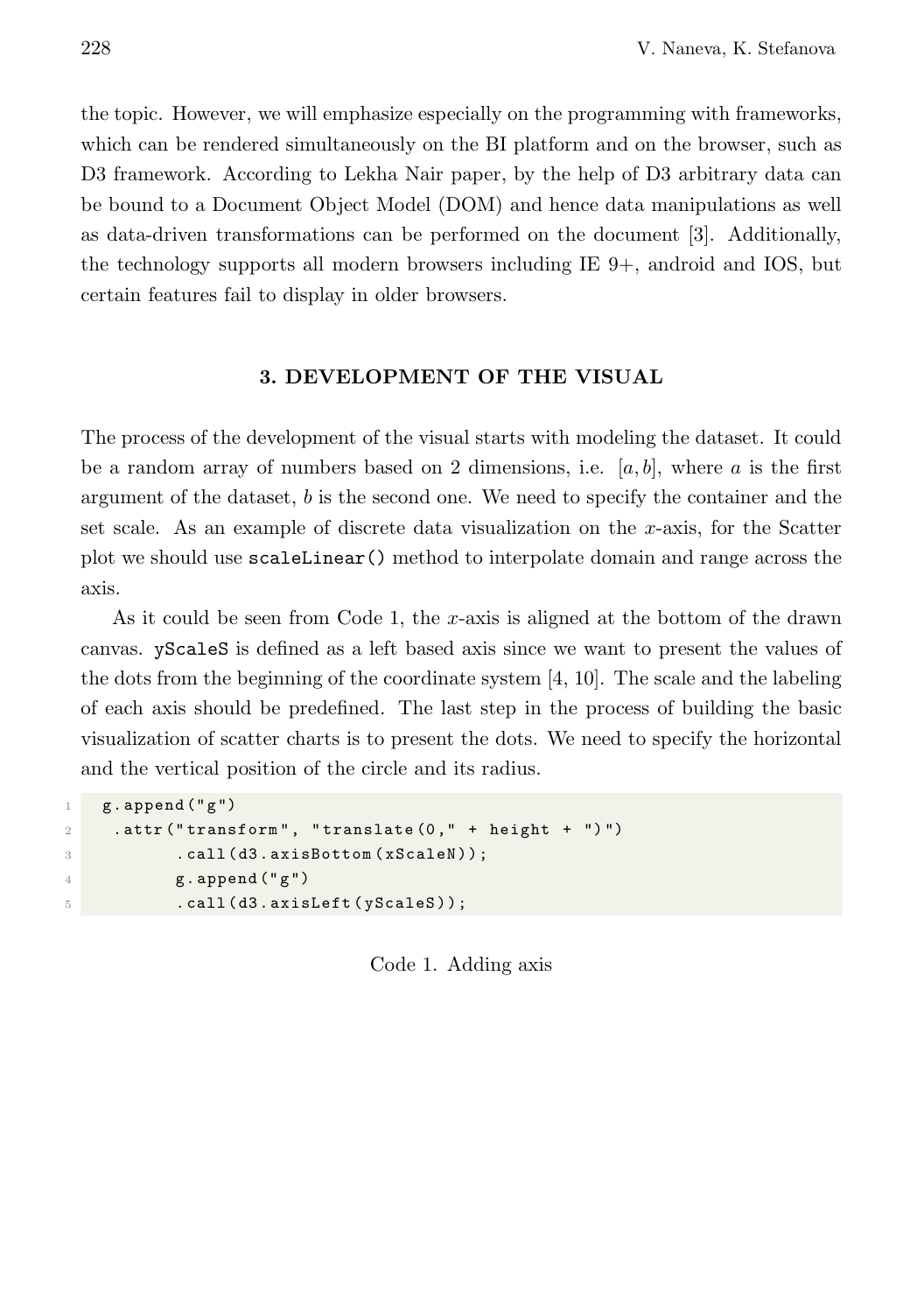

Figure 2. Visual component by D3 framework

The example results in a custom visual component that represents two numeric values, namely xAxis, which is related to the average month salary in dollars, and yAxis – the average population.

To explain the main specifics in custom visual implementation in both BI products, we will use this custom scatterplot visualization, which represents values for two different numeric variables by dots. The position of each dot on the horizontal and vertical axis indicates values for an individual data point. Scatter plots are used to observe relationships between variables and can be useful for identifying patterns in data. We can split data points into different groups based on how closely the sets of points clusters are.

#### 4. CUSTOM VISUAL IN POWER BI

If we want to use the new Scatter visual in Power BI, there are two possibilities – to implement it locally or to publish it into the marketplace of the software. In the first case, we need to prepare only a pbiviz element with its file sources. In the other case, i.e. we consider a public accessible visualization we should follow the market requirements for component publishing, such as:

- pbiviz package content it should include all the required metadata such as visual name, display name, GUID, version of the visual, its description and basic information about the author [5];
- Sample .pbix report file if a new approach for visualization has been created.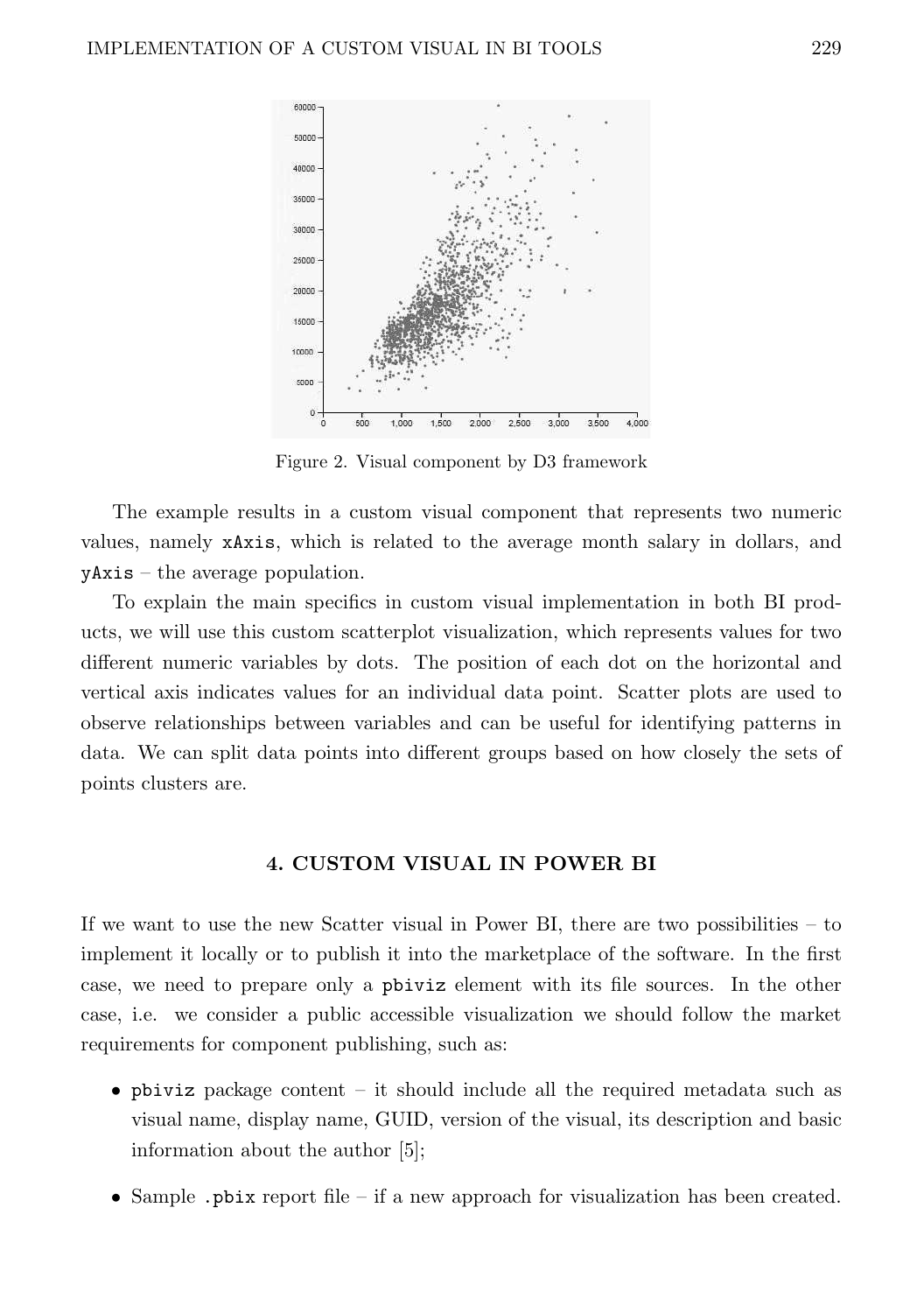The developers need to prepare a simple dashboard with the basic configuration of the new visual implementation.

- Icons and screenshots these can be graphic elements such as logo in specific format and additional several screenshots of the visual;
- End-user license agreement additionally to different privacy documents, an EULA file must be provided for the Power BI visual as a signed contract with the EULA [6].

Moreover, if we want to be certified from Power BI for providing legitimate visual component, the repository must contain code for only one visual and a branch name certification. There are several mandatory files in the repository for certifying such as .gitignore, capabilities.json, pbiviz.json, package.json – with typescript, tslint and tslint-misctosofttrib installed, package-lick.json, and tsconfig.json. Once the visual is approved, it gets a designated badge, which indicates that it is certified.

As it could be seen from Code 2, the main structural file is related to informative description of each visual, its author, dependencies and visualization if it is going to be publicly shared.

```
1 \left\{ "visual": {
2 " name ": " PowerBI - scatter - plot ",
3 " displayName ": " NEW scatter plot ",
        " guid": "",
5 " visualClassName ": " Visual ",
6 "version": "1.0.1",
7 "description": "<span> Example of scatter plot </span>",
8 ...
9 },
10 " assets ": {
11 "icon": "assets/icon.png"
12 },
13 " externalJS": [],
14 "style": "style/visual.less",
15 " capabilities ": " capabilities . json ",
16 " dependencies ": " dependencies . json "
17 }
```


We need to specify a property svg by the help of which, the visual will be drawn and can be referenced in the update method [7]. The constructor is called with the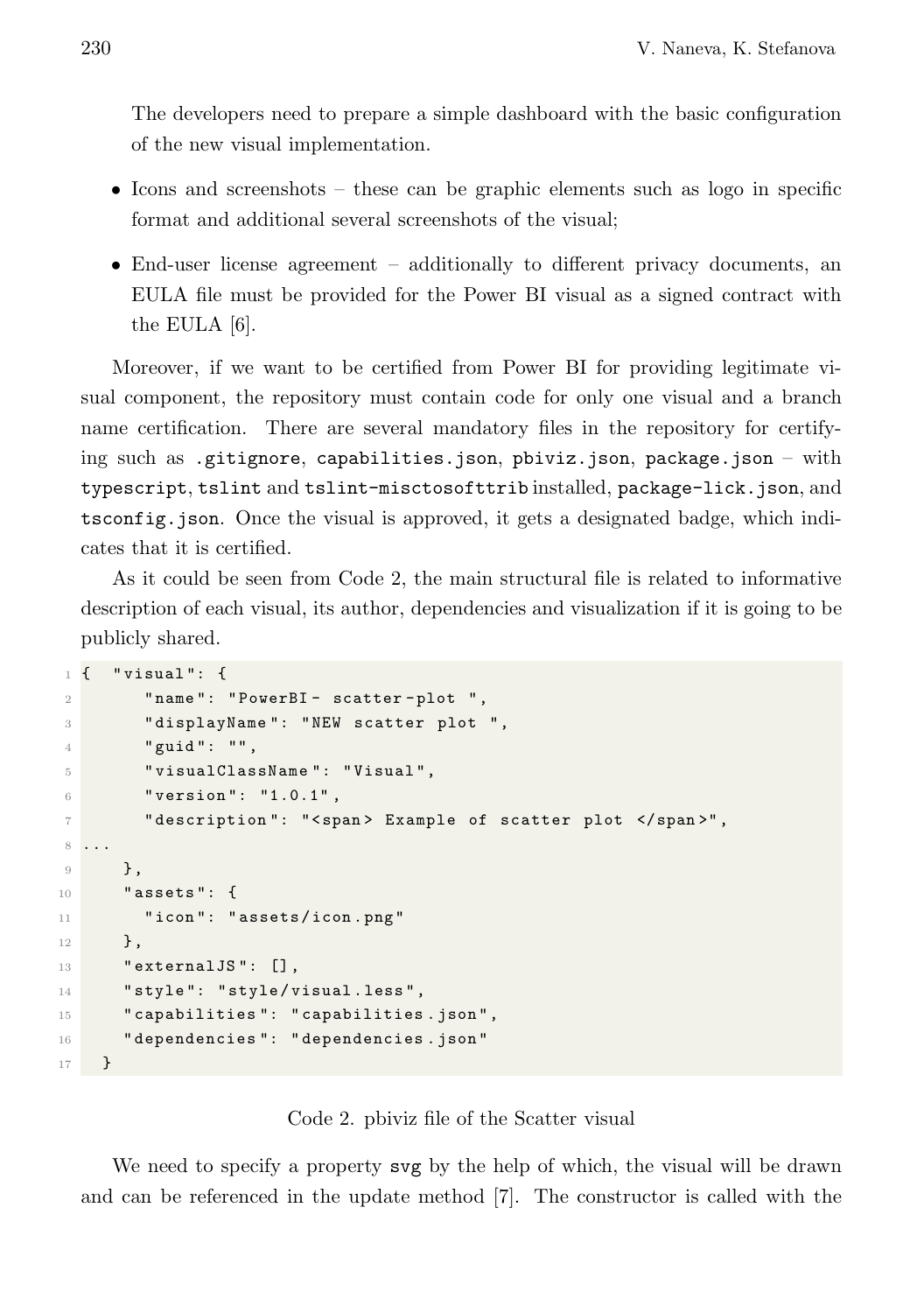VisualConstructorOptions object, which provides the possibilities of a html element to be attached to the SVG. Additionally, to be able to get access to the visual data, it should be used the VisualUpdateOptions object. For retrieving the dimensions of the visual or to interact with the specific options, we could add attributes in the method update().

```
1 export class Visual implements IVisual
2 {
3 private svg: Selection < SVGElement>;
4 constructor ( options : VisualConstructorOptions) {
5 this . svg = d3 . select ( options . element )
6 . append ("svg")
              . classed ("scatter", true);
8 }
9 public update ( options : VisualUpdateOptions ) {}
10 }
```
Code 3. IVisual interface in the class Visual

If all the D3 components are rearranged, based on required Typescript paradigms, it is necessary to start pbiviz from the power shell or other terminal environment. The ready visual could be implemented by the help of the Power BI interface and directly used with the included data. It will interact with the filters, aggregations and included files without additional settings.

### 5. CUSTOM VISUAL IN TABLEAU

The integration of custom visuals in Tableau significantly differs from the described algorithm for Power BI. The specific technology uses a web presentation, which includes Tableau-provided JavaScript library. In a Tableau environment the implementation of a new visual element, gives the possibility to access the already created worksheet and its underlying data inside of a web page. Additionally, it is necessary simultaneously with the visual development, a report with an appropriate data to be created.

Thus, in order for a certain D3.js visual to be provided as a Tableau extension, we should have a .trex file in the source of the component. This is the manifest file for the Tableau extensions, which includes basic information for the visual such as name, description, source location, icon, etc. [8]. This XML file is obligatory for registration of the newly created visualization as a Tableau extension.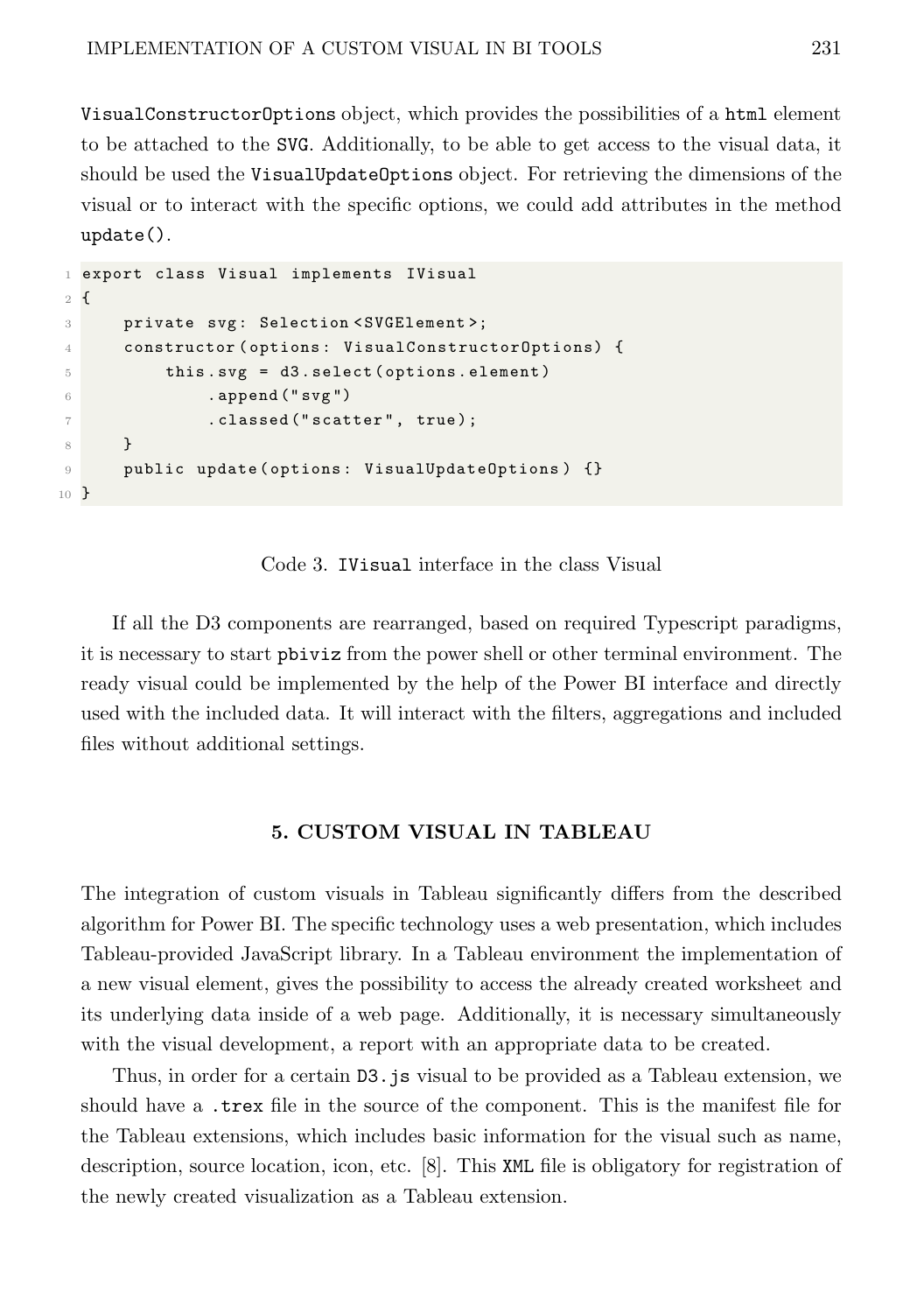Let us emphasize on the fact that in Code 4 is used the function tableau.extensions. initializeAsync(), which is provided by Tableau extensions API. It is required for extension initialization. The object tableau.extensions. dashboardContent. dashboard is defined by which we can get access to different parts of the dashboard.

To be possible worksheets to be fetched, it is used the command tableau.extensions. dashboardContent.dashboard.worksheets, which gives an array of worksheets, so we have assigned the number of the worksheets we have to the corresponding variables. Contrary to Power BI, in Tableau worksheets are the separate visual elements.

```
1 let worksheet1, worksheet2;
2 $( document ) . ready ( function () {
3 tableau . extensions . initializeAsync () . then (function () {
4 worksheet1 = tableau. extensions.
5 dashboardContent . dashboard . worksheets [0];
6 worksheet2 = tableau. extensions.
7 dashboardContent . dashboard . worksheets [1]
```
Code 4. script.js of Tableau extension

In addition, it is necessary to add an EventListener to one of the worksheets, which listens for filterChange events and executes the filterChangedHandler function. It is required to check whenever a filter is changed in the worksheet. The filterChangedHandler function inspects if the filter applied is on "Legend" and refreshes the data and the D3 chart if so.

```
1 function filterChangedHandler (event) {
2 if ( event . fieldName === " Legend ") {
3 getDataAndPlotChart () ;
4 }
```
Code 5. Filter change method

As we have already mentioned, the created visual should communicate with a web page, thus we need to run a web server by the help of http-server npm package installation [9]. The extension can be successfully added to the dashboard by using the Object pane of Tableau Public.

# 6. SUMMARY

To summarize the processes of custom visual implementation in the considered BI tools, the made inferences are given in the following table: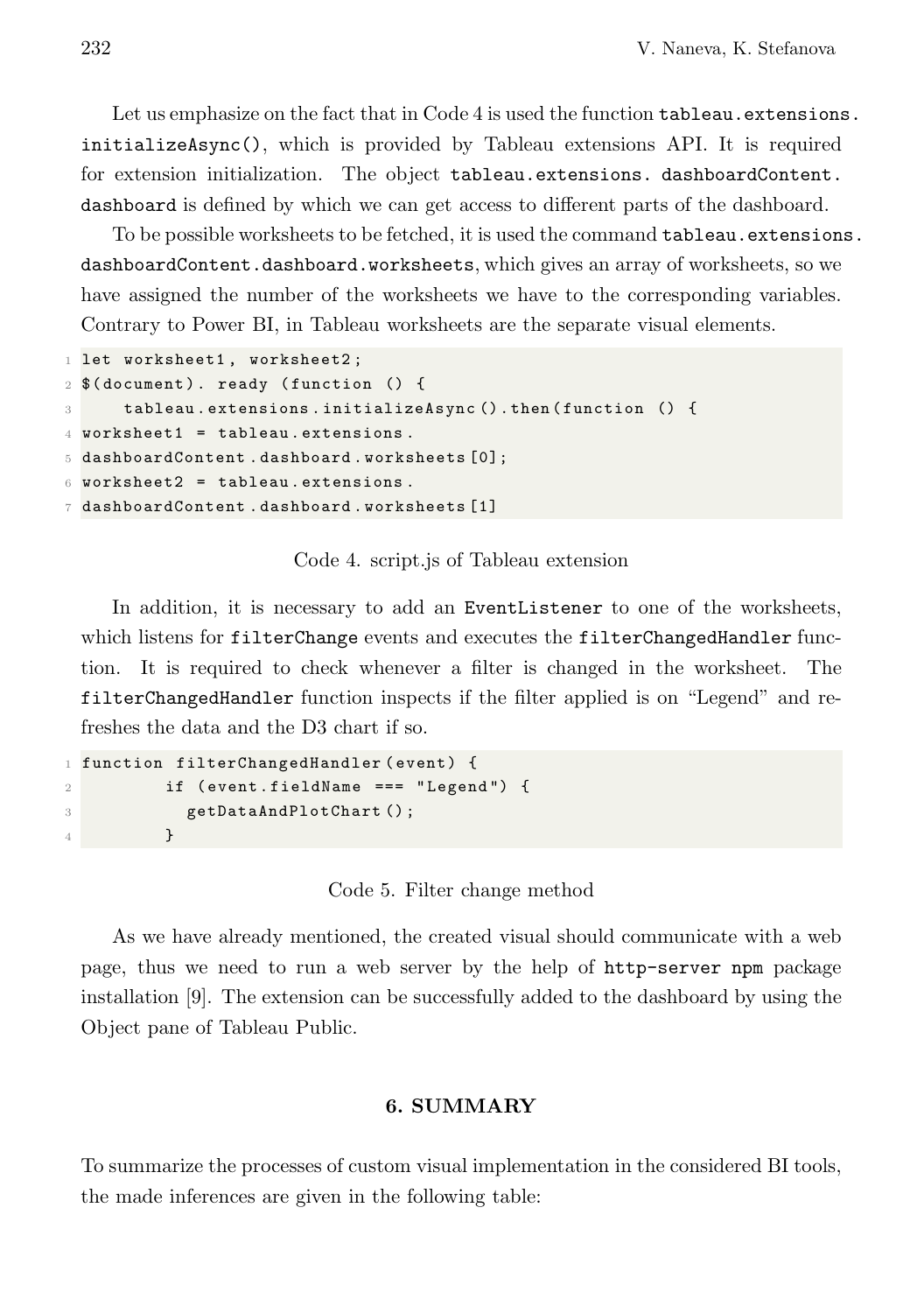|                        | Power BI Desktop | <b>Tableau Public</b> |
|------------------------|------------------|-----------------------|
| Different programing   | Yes              | Yes                   |
| languages for visual   |                  |                       |
| development support    |                  |                       |
| Public shareable       | Yes              | No, in terms of       |
| custom visual          |                  | public use            |
| Visual Registration    | By PBI           | By registration       |
|                        | certification    | in Tableau            |
|                        |                  | Extension API         |
| Required additional    | No               | Yes                   |
| steps for accessing    |                  |                       |
| visualization features |                  |                       |

Table 1. Custom visual implementation in Power BI and Tableau

The main difference related to the implementation of custom visuals in these BI tools is concerned with the fact that they follow a different logic for reporting. This has an impact also on the visual. While in Power BI the visual can be classified as independent from the pages, in Tableau the presence of the visual depends on the report's structure. Due to the fact that in Tableau worksheets need to be accessed additionally, this changes the way a certain visual could be imported and further actions need to be taken into account.

### 7. CONCLUSIONS

When we want to fulfill all the client requirements, sometimes the existing visual solutions may not be appropriate for the corresponding BI report. In such cases, by the help of a variety of programming languages, we could develop a custom visual to solve the problem. An issue can occur in terms of visual implementation due to the chosen BI tool in the enterprise analyzation process. In this paper, we followed the logical implantation process of a custom D3 Scatter visual and emphasized on some of the similarities and differences in the end product, prepared for importing in Tableau and Power BI.

#### ACKNOWLEDGMENTS

This paper is supported by the National Scientific Program "Information and Communication Technologies for Unified Digital Market in Science, Education and Security (ICTinSES)", financed by the Ministry of Education and Science.